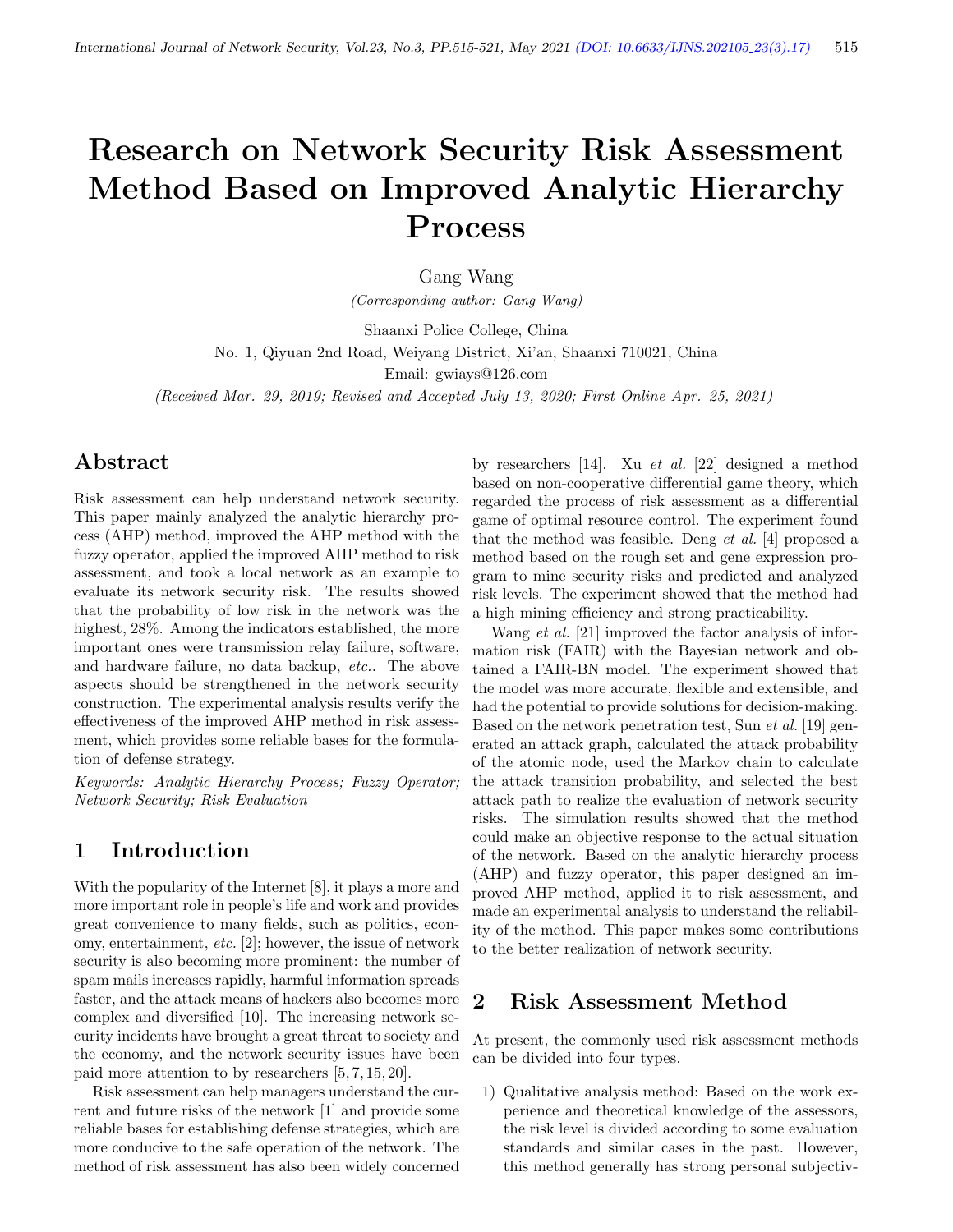ity. The specific methods include the historical comparison method, expert evaluation method [25], etc.

- 2) Quantitative analysis method: Risk factors were represented by specific values. With strong objectivity, this method can help people to observe and analyze the evaluation results clearly. The specific methods include fuzzy comprehensive evaluation method [24], back-propagation (BP) neural network [23], grey model [3], etc.
- 3) Qualitative and quantitative analysis combined method: The quantitative method is applied for quantifying the risk factors that can be quantified, and the qualitative method is used for analyzing the factors that cannot be quantified. The combination can more comprehensively describe the whole evaluation process.
- 4) Model evaluation method: The method evaluates the whole system with the model analysis tool. This method can find out the unknown vulnerable points and the security risks in the system. The specific methods are information flow model, fault tree model [17], graph model [13], etc.

The risk of network security involves software, hardware, environment, *etc.* [6], which is generally analyzed from three aspects. The first aspect is assets. Assets refer to valuable information, data, and resources, and risk assessment is related to the importance of assets. The second aspect is threats. Threats refer to the possibility of causing negative impacts on assets based on weakness, for example, threats from viruses and hackers. Risk assessment is related to the possibility of threats. The third aspect is vulnerabilities. Vulnerabilities refer to the weak links of assets that may be threatened, such as the deficiency of network software, hardware and defense measures. Once the deficiencies are used, assets will be damaged. Risk assessment is related to the severity of vulnerabilities.

## 3 Improved AHP Method

#### 3.1 Basic Principle of AHP

AHP is a multi-criteria decision-making method [16]. In the risk assessment of network security, many factors are difficult to quantify; therefore, it is necessary to adopt appropriate methods to evaluate the importance of these factors to realize the assessment of network risk. There are four steps in AHP.

1) Building a hierarchical structure model:

Building a model aims to analyze the risk problem in detail. Generally speaking, the model includes three layers, as shown in Figure 1. The target layer has only one element, which is the predetermined goal of the problem. The criterion layer refers to a series of intermediate links involved in achieving the

goal. The scheme layer is the optional scheme and measures needed to achieve the goal.



Figure 1: A hierarchical structure model

2) Establishing a judgment matrix:

AHP requires to calculate the relative importance of different factors layer by layer and quantify it into a judgment matrix. For example, scheme  $B$  is associated with criterion A of the last layer. The judgment matrix can be written as:

$$
A.B = \begin{bmatrix} b_{11} & b_{12} & \cdots & b_{1n} \\ b_{21} & b_{22} & \cdots & b_{2n} \\ \vdots & \vdots & \cdots & \vdots \\ b_{n1} & b_{n2} & \cdots & b_{nn} \end{bmatrix}
$$

where  $b_{ij}$  is the importance of  $b_i$  and  $b_j$  relative to A. AHP adopts the Saaty1-9 scale to quantitatively describe the value, as shown in Table 1. The value can be obtained through the Delphi method.

#### 3) Calculating single hierarchical arrangement:

Firstly, all the elements are normalized; then, they were added up according to the row, and  $\bar{w}_i$  =  $\sum_{i=1}^{n} b_{ij}$  is obtained, where  $\bar{w}_i$  refers to the feature vector of the matrix and  $b_{ij}$  is the element obtained after normalization.  $\bar{w}_i$  is normalized again, and weight  $w_i = \frac{\bar{w_i}}{\sum_{j=1}^n \bar{w_i}}$  is obtained. The weight of every layer is calculated; then, the result of a single hierarchical arrangement is obtained. However, in the actual calculation process, there may be some inconsistency in the matrix; thus, it is necessary to check the consistency of the matrix after the calculation.

Firstly, a consistency test index  $(CI)$  is established,  $CI = \frac{\lambda_{\text{max}} - n}{n-1}$ , where  $\lambda_{\text{max}}$  refers to the maximum feature value of the matrix.  $CR = \frac{CI}{RI}$  is calculated, where RI refers to the average random consistency index. The values given by Satty are shown in Table 2. If the calculated result is  $CR \leq 0.1$ , the matrix has consistency; otherwise, the matrix needs correction.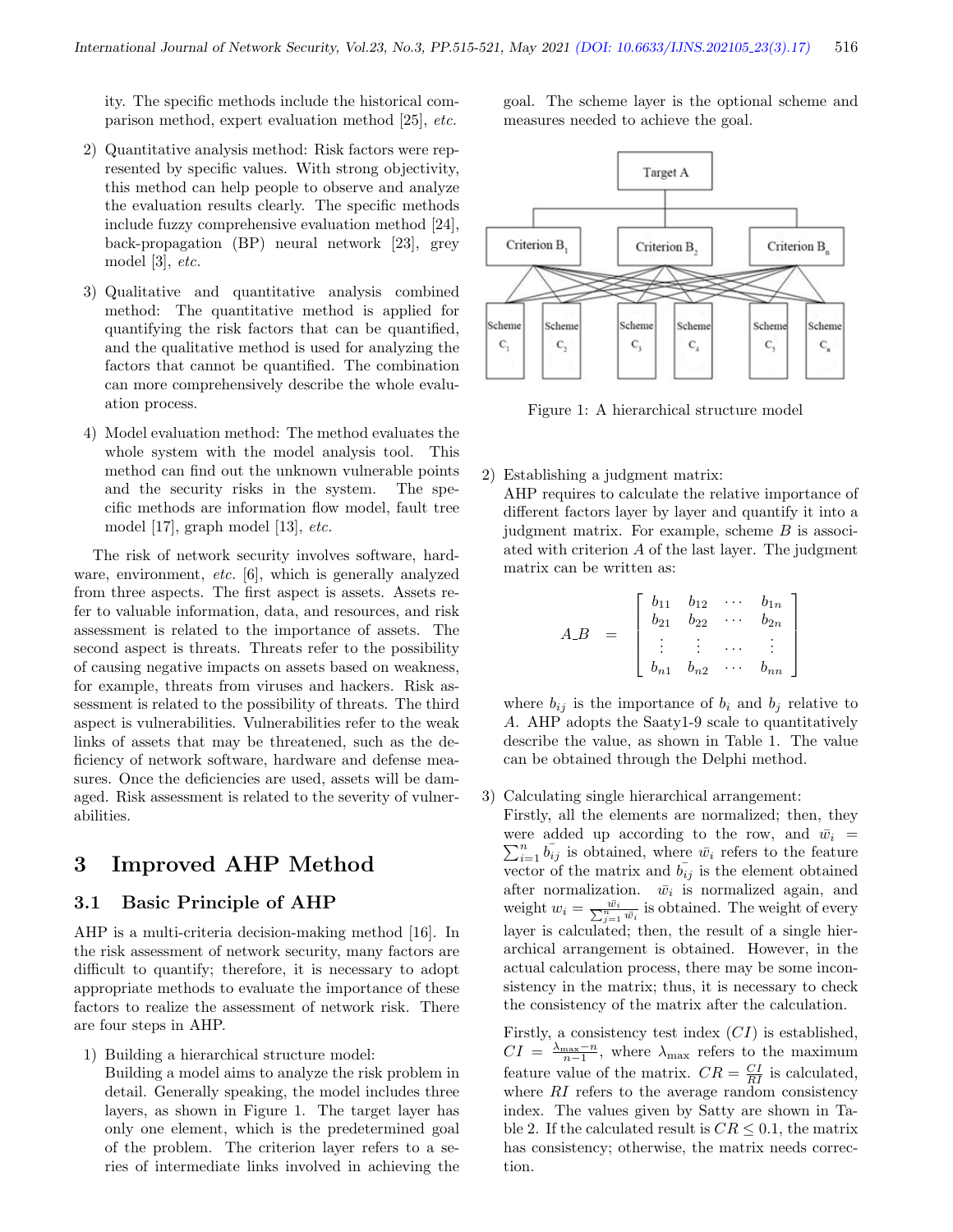| Importance scale | Explanation                                                                                    |
|------------------|------------------------------------------------------------------------------------------------|
|                  | $b_i$ is no less important than $b_i$                                                          |
| 3                | $b_i$ is a little important than $b_i$                                                         |
| 5                | $b_i$ is significantly more important than $b_i$                                               |
|                  | $b_i$ is strongly more important than $b_i$                                                    |
| 9                | $\overline{b_i}$ is extremely more important than $b_i$                                        |
| 2, 4, 6, 8       | The median values of the above judgment                                                        |
| Reciprocal       | The ratio of the importance of $b_j$ to the importance of $b_i$ is $b_{ji} = \frac{1}{b_{ij}}$ |

Table 1: The Saaty1-9 scaling method

Table 2: Comparison table of consistency check

| Matrix Order   | RI   |
|----------------|------|
|                | 0    |
| $\overline{2}$ | 0    |
| 3              | 0.58 |
| 4              | 0.90 |
| 5              | 1.12 |
| 6              | 1.24 |
| 7              | 1.32 |
| 8              | 1.41 |
| q              | 1.45 |

4) Calculating total hierarchical arrangement: After calculating the single hierarchical arrangement and performing a consistency test on the matrix of each layer, all the factors of every layer are calculated. Based on the combined weight of the target layer, the total hierarchical arrangement is performed.

#### 3.2 Improved AHP

AHP can not directly estimate the risk level. This paper improves AHP with the fuzzy operator. In the risk assessment, the risk is divided into five levels, namely very low  $(VL)$ , low  $(L)$ , medium  $(M)$ , high  $(H)$ , and very high (VH). The membership of different indicators is represented by the Gaussian membership function, and the formula is as follows:

$$
f_{VL}(x) = e^{-\frac{x^2}{2 \times 0.1^2}}
$$
  
\n
$$
f_L(x) = e^{-\frac{(x - 0.25)^2}{2 \times 0.1^2}}
$$
  
\n
$$
f_M(x) = e^{-\frac{(x - 0.5)^2}{2 \times 0.1^2}}
$$
  
\n
$$
f_H(x) = e^{-\frac{(x - 0.75)^2}{2 \times 0.1^2}}
$$
  
\n
$$
f_{VH}(x) = e^{-\frac{(x - 1)^2}{2 \times 0.1^2}}
$$

Then, the membership matrix of the criterion layer can

be written as:

$$
R = \begin{bmatrix} f_{VL}(x_1) & f_L(x_1) & f_M(x_1) & f_H(x_1) & f_{VH}(x_1) \\ f_{VL}(x_n) & f_L(x_n) & f_M(x_n) & f_H(x_n) & f_{VH}(x_n) \\ \vdots & \vdots & \vdots & \vdots & \vdots \\ f_{VL}(x_m) & f_L(x_m) & f_M(x_m) & f_H(x_m) & f_{VH}(x_m) \end{bmatrix}
$$

According to the criterion layer weight  $W_i$  and matrix  $R_i$ , a fuzzy evaluation matrix is obtained:

$$
D_i = W_i \times R_i
$$

According to the level one fuzzy comprehensive evaluation matrix and based on the target layer weight  $W$ , a level two membership matrix is established, written as:

$$
S = \begin{bmatrix} S_1 \\ S_2 \\ \vdots \\ S_n \end{bmatrix}
$$

$$
= \begin{bmatrix} W_1 \times D_1 \\ W_2 \times D_2 \\ \vdots \\ W_n \times D_n \end{bmatrix}
$$

The level two fuzzy comprehensive evaluation matrix of the target layer can be written as:

$$
A = W \times S,
$$

i.e., the final risk level.

## 4 Experimental Analysis

Taking a local network as an example, the improved AHP was applied to the risk assessment of network security. The risk level has five levels, and the division is shown in Table 3.

First of all, the corresponding hierarchical structure model needed to be established. Considering the assets, threats, and vulnerabilities of the network, the corresponding scheme layer indicators were determined. A total of 15 indicators were determined. The established model is shown in Table 4.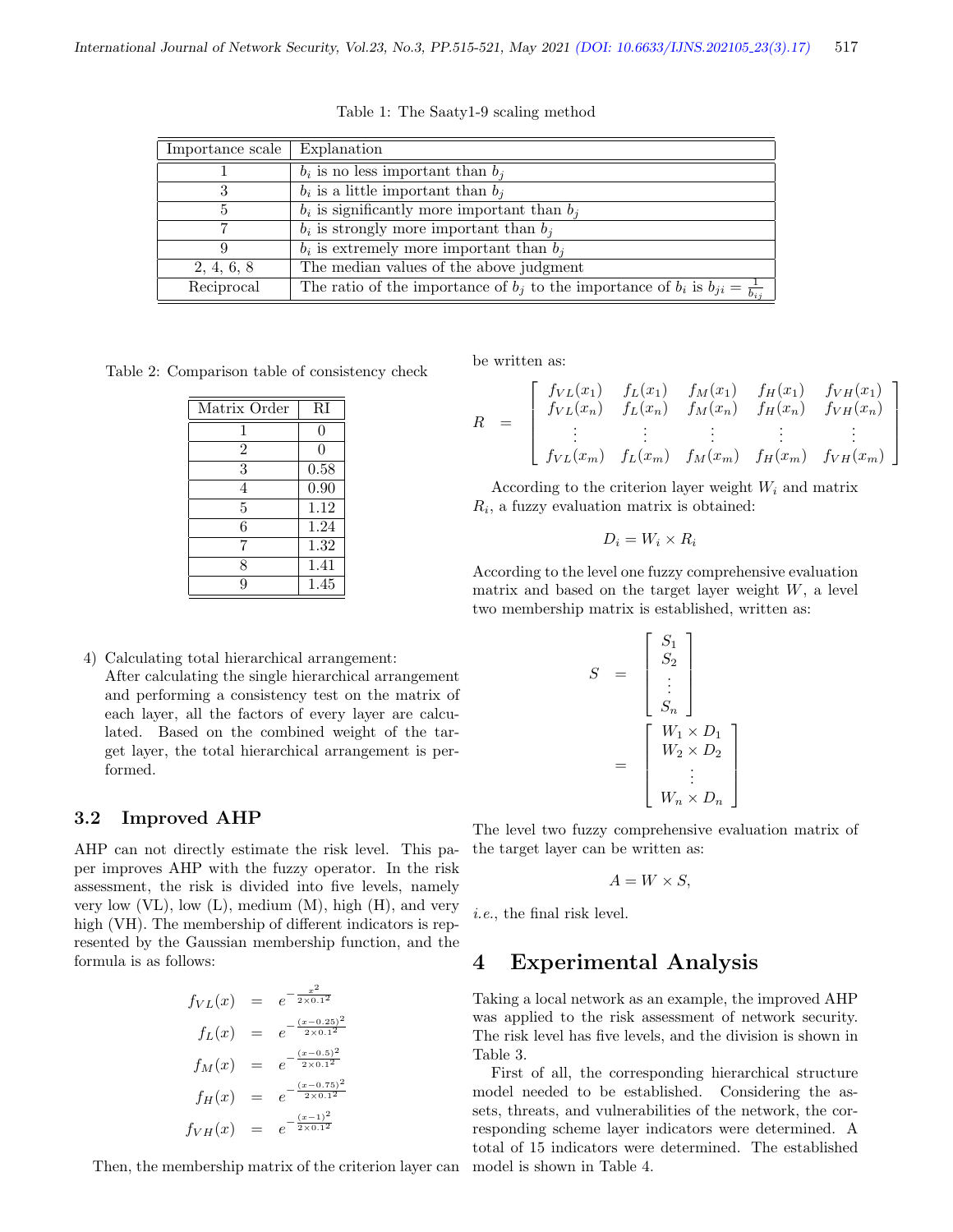Table 3: Risk classification

The probability of risks in this network is shown in Figure 2.

| Value-at-rısk | U-U.Z | .2-U.4 | .4-U.O | 0.6-0.8 |  |
|---------------|-------|--------|--------|---------|--|
| Level         |       |        |        |         |  |
|               |       |        |        |         |  |

Five network security experts were invited to determine the weight. First, the judgment matrix of the criterion layer relative to the target layer was established by the 1-9 scaling method, as shown in Table 5.

According to Table 5,

$$
A.B = \left[ \begin{array}{rrr} 1 & 1/3 & 5 \\ 3 & 1 & 7 \\ 1/5 & 1/7 & 1 \end{array} \right]
$$

Through calculation, the maximum feature value  $\lambda_{\text{max}}$ of the matrix is 3.06, and the  $RI$  value is 0.52; then, its consistency indicator is:

$$
CR = \frac{CI}{RI} = \frac{3.06 - 3}{3 - 1} = 0.03 < 0.1,
$$

which shows that the obtained matrix satisfies the consistency. After normalization, the weight of each layer is obtained:

$$
C_1 = 0.28
$$
  
\n
$$
C_2 = 0.65
$$
  
\n
$$
C_3 = 0.07
$$

, , . The weight of each layer is calculated one by one using the same method. After the consistency test, the final results are shown in Table 6.

It was seen from Table 6 that the weight of threat was the largest in the criterion layer, followed by asset and vulnerability, which indicated threat brought the greatest risk in the network and was the most important in risk assessment. Among the indicators of the scheme layer, in addition to the three indicators related to assets, the indicators with higher weight were C6 (transmission relay failure), C11 (no data backup), and C12 (no relay link protection), which indicated that these indicators had important impacts on the risk in the risk assessment.

Then, the experts evaluated the indicators and took the average values. The results are shown in Table 7.

According to Table 7, based on the level one fuzzy comprehensive evaluation, the evaluation results of different risk factors are obtained:

$$
B_1 = (0.15 \t0.22 \t0.15 \t0.31 \t0.07)
$$
  
\n
$$
B_2 = (0.17 \t0.32 \t0.21 \t0.08 \t0.01)
$$
  
\n
$$
B_3 = (0.17 \t0.21 \t0.22 \t0.09 \t0.04)
$$

On this basis, the total fuzzy evaluation results are calculated. Finally, the risk evaluation result of the network is:

$$
A = [0.17 \; 0.28 \; 0.15 \; 0.08 \; 0.02].
$$



Figure 2: Network security risk level

As shown in Figure 2, the probability of the very low risk in the local network was 17%, the probability of the low risk was 28%, the probability of the medium risk was 15%, the probability of the high risk was 8%, and the probability of the very high risk was 2%. Overall, the probability of the low risk in the network was the highest, but there was also the possibility of the high risk. Therefore, it is necessary to strengthen the protection of the network and realize the safe operation of the network through technologies such as intrusion detection.

## 5 Discussion

Network security refers to protecting network hardware, software, and information data from being damaged or leaked due to unexpected and malicious factors to ensure uninterrupted network service. For network security, many technologies and methods have been applied, such as firewall [18], intrusion detection [9], situation awareness [11], data encryption [12], etc. However, before arranging these methods, the security risk of the network needs to be evaluated first to understand the security situation of the network better and make a reasonable arrangement.

In this study, the AHP method was improved to make it have a good application in the network security risk assessment. An experiment analysis was carried out by taking a local network as an example. The evaluation results of the improved AHP method showed that the network assets had an important impact on the network security, and the probability of the high risk in assets was highest, 31%, and the weight was 0.28. The above results showed that the protection of assets was a very important part of network security. From the perspective of threat, it was found that the most important threat was transmission relay failure. In the local network, its transmission depended on the transmission network. However, due to the mismatch of optical power, the transmission process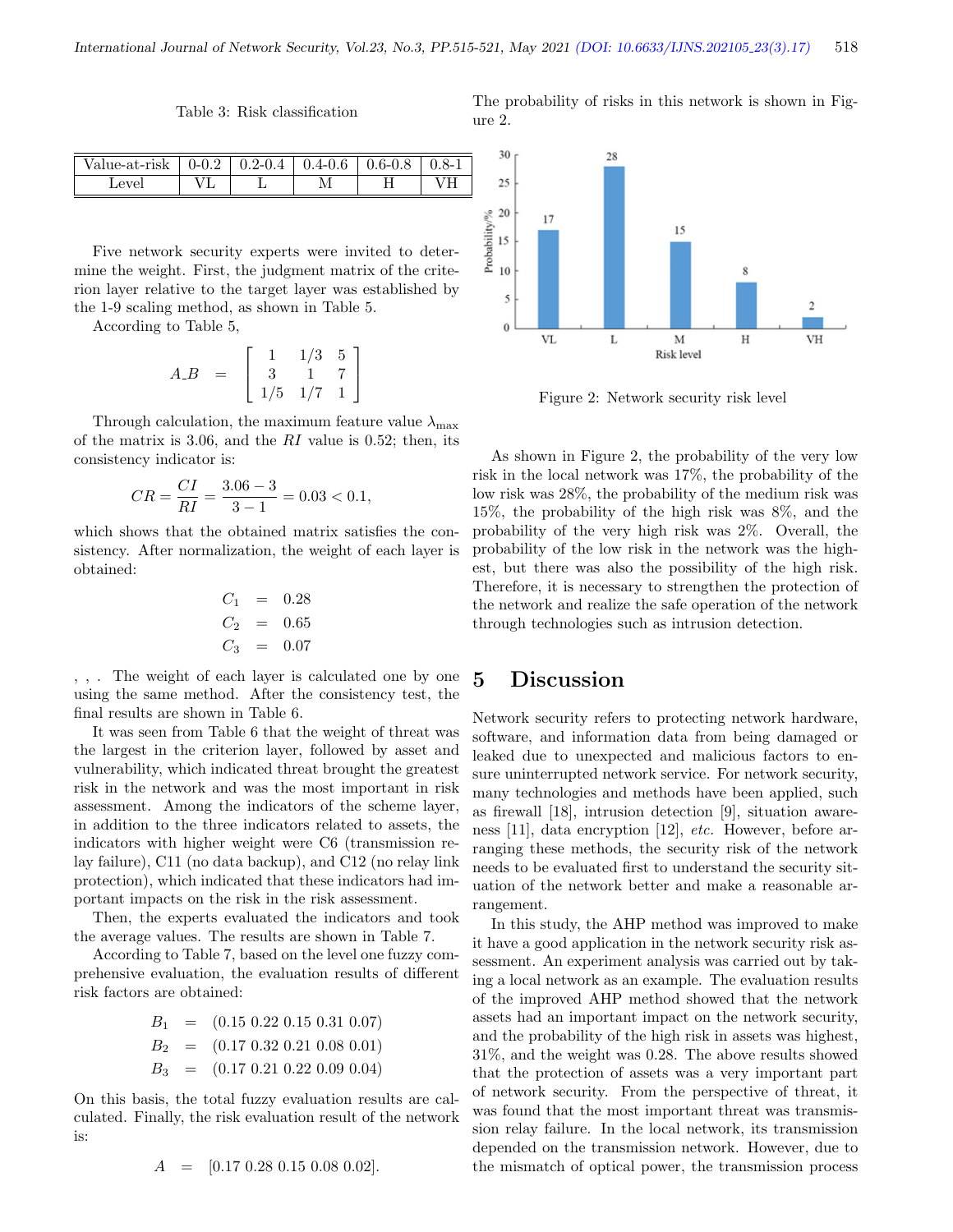| Target layer                                    | Criterion layer       | Scheme layer                            |
|-------------------------------------------------|-----------------------|-----------------------------------------|
|                                                 |                       | Deliberate theft C1                     |
|                                                 | Asset B1              | Deliberately tamper with C2             |
|                                                 |                       | $\overline{\text{File missing}}$ C3     |
|                                                 |                       | Hardware and software failure C4        |
|                                                 |                       | Operation failure C5                    |
|                                                 | Threat B <sub>2</sub> | Transmission relay fault C6             |
|                                                 |                       | Malicious code C7                       |
| Network security risk assessment index system A |                       | Hacker attacks C8                       |
|                                                 | Vulnerability B3      | Equipment aging C9                      |
|                                                 |                       | Unprotected core disk C10               |
|                                                 |                       | No dada backup C11                      |
|                                                 |                       | No relay link protection C12            |
|                                                 |                       | Insufficient anti-virus measures C13    |
|                                                 |                       | Insufficient anti-attack capability C14 |
|                                                 |                       | Multiple links are connected by C15     |

Table 4: The hierarchical structure model

Table 5: The judgment matrix of level one indicators

|                | B1 | B2 | B3 |
|----------------|----|----|----|
| B1             |    | 3  | 5  |
| B <sub>2</sub> | З  |    |    |
| B <sub>3</sub> |    |    |    |

|  |  | Table 6: Determination of indicator weight |  |  |
|--|--|--------------------------------------------|--|--|
|--|--|--------------------------------------------|--|--|

| Criterion layer | Weight | Scheme layer             | Weight            |
|-----------------|--------|--------------------------|-------------------|
|                 |        | C1                       | 0.33              |
| B1              | 0.28   | $\overline{C2}$          | 0.33              |
|                 |        | C3                       | 0.33              |
|                 |        | C4                       | 0.22              |
|                 |        | $\overline{\text{C5}}$   | $\overline{0.16}$ |
| B <sub>2</sub>  | 0.65   | $\overline{\mathrm{C6}}$ | 0.32              |
|                 |        | C7                       | 0.15              |
|                 |        | C8                       | 0.15              |
|                 |        | C9                       | 0.11              |
|                 |        | $\overline{\text{C}10}$  | 0.09              |
|                 |        | C11                      | 0.27              |
| B <sub>3</sub>  | 0.07   | C12                      | $\overline{0.25}$ |
|                 |        | C13                      | 0.05              |
|                 |        | C14                      | 0.05              |
|                 |        | C15                      | 0.18              |

Table 7: Expert risk assessment results

| Scheme         | Assessment Results |      |      |      |          |  |
|----------------|--------------------|------|------|------|----------|--|
| Layers         | VL                 | L    | М    | H    | VH       |  |
| C1             | 0.12               | 0.24 | 0.57 | 0.05 | 0.02     |  |
| C <sub>2</sub> | 0.33               | 0.25 | 0.31 | 0.07 | 0.04     |  |
| C3             | 0.18               | 0.21 | 0.41 | 0.1  | 0.1      |  |
| C4             | 0.22               | 0.44 | 0.21 | 0.08 | $0.05\,$ |  |
| C5             | 0.23               | 0.31 | 0.23 | 0.15 | 0.08     |  |
| C6             | 0.05               | 0.2  | 0.2  | 0.55 | 0        |  |
| C7             | 0.26               | 0.25 | 0.27 | 0.15 | 0.07     |  |
| C8             | 0.31               | 0.27 | 0.25 | 0.09 | 0.08     |  |
| C9             | 0.22               | 0.26 | 0.24 | 0.18 | 0.1      |  |
| C10            | 0.07               | 0.45 | 0.21 | 0.21 | 0.06     |  |
| C11            | 0.05               | 0.12 | 0.11 | 0.67 | $0.05\,$ |  |
| C12            | 0.08               | 0.11 | 0.05 | 0.48 | 0.28     |  |
| $\rm C13$      | 0.21               | 0.23 | 0.22 | 0.21 | $0.13\,$ |  |
| C14            | 0.22               | 0.21 | 0.25 | 0.18 | 0.14     |  |
| $\rm C15$      | 0.23               | 0.21 | 0.24 | 0.15 | 0.17     |  |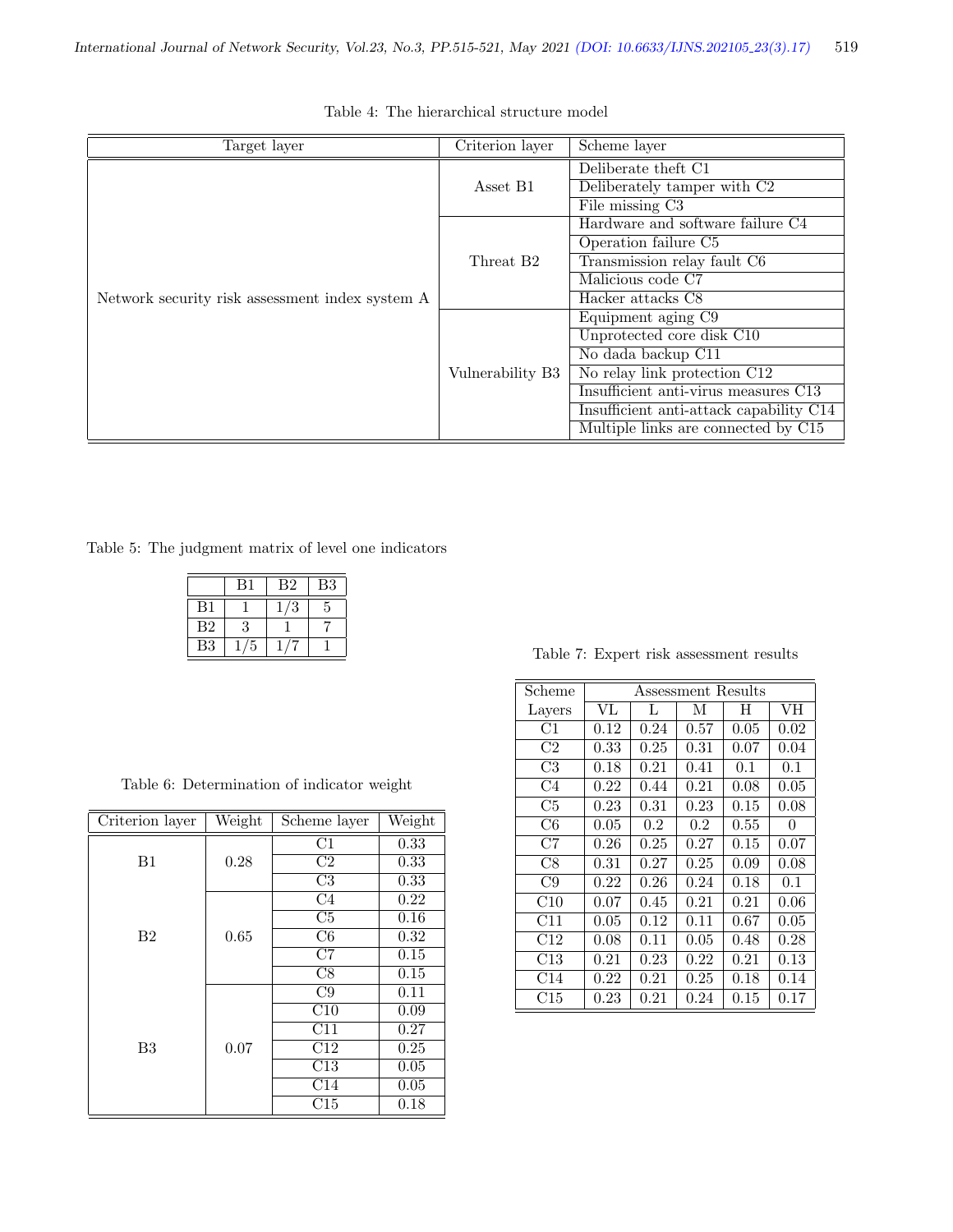might be interrupted frequently. Also, with the development of urban construction, the growth of construction engineering has aggregated artificial cutting, which led to frequent transmission failures. Another threat with high weight was hardware and software failure; therefore, in the construction of network security, it is necessary to replace the damaged equipment in time and increase the maintenance and management of network equipment to reduce such risks.

Overall, for network threats, the probability of the low risk was the highest, 32%. Finally, from the perspective of vulnerability, it mainly showed the possibility of the medium risk, 22%. The relatively important vulnerabilities are "no data backup" and "no relay link protection". Therefore, it is necessary to strengthen the management of these two items, i.e., setting up a good protection link for the relay link in the network and strengthen the data backup, to reduce the security risk of the network. On the whole, the overall risk of the local network studied was low. According to the results of risk evaluation, the proposed network security measures include:

- 1) Reducing the human-made cable damage to avoid transmission relay failure;
- 2) Strengthening the backup of important data;
- 3) Improving the ability to prevent viruses and attacks and deploying the corresponding firewall and intrusion detection system.

In this study, although some achievements have been made in the research of network security risk assessment, there are still some shortcomings, which need to be solved in future workd. For example, the division of risk hierarchy should be divided in more detail to more comprehensively describe the security risk of the network; the AHP method should be further optimized to reduce the subjectivity of expert evaluation; the correctness of the method should be verified in more data sets.

## 6 Conclusion

Aiming at the risk assessment of network security, this study designed an improved AHP method and applied it to a local network. Through an evaluation by the improved AHP method, it was found that the probability of the low risk in the network was high, 28%, followed by the very low risk, 17%. Then, according to the risk of the network, the network security measures were discussed. The results show that the improved AHP method has a good performance in risk assessment and can be further promoted and applied in practice.

## References

[1] O. O. Abimbola, B. Akinyemi, T. Aladesanmi, G. A. Aderounmu, K. B. Hamidja, "An improved stochastic model for cybersecurity risk assessment," Computer and Information Science, vol. 12, no. 4, pp. 96, 2019.

- [2] N. Athavale, S. Deshpande, V. Chaudhary, J. Chavan, S. S. Barde, "Framework for threat analysis and attack modelling of network security protocols," International Journal of Synthetic Emotions, vol. 8, no. 2, pp. 62-75, 2017.
- [3] J. Chen, Z. Zhou, Y. Tang, Y. He, S. Zhao, "Research on network security risk assessment model based on grey language variables," in IOP Conference Series: Materials Science and Engineering, vol. 677, no. 4, pp. 042074, 2019.
- [4] S. Deng, D. Yue, X. Fu, A. Zhou, "Security risk assessment of cyber physical power system based on rough set and gene expression programming," IEEE/CAA Journal of Automatica Sinica, vol. 2, no. 4, pp. 431-439, 2015.
- [5] A. Dewanje and K. A. Kumar, "A new malware detection model using emerging machine learning algorithms," International Journal of Electronics and Information Engineering, vol. 13, no. 1, pp. 24–32, 2021.
- [6] D. Henshel, M. G. Cains, B. Hoffman, T. Kelley, "Trust as a human factor in holistic cyber security risk assessment," Procedia Manufacturing, vol. 3, pp. 1117-1124, 2015.
- [7] S. Islam, H. Ali, A. Habib, N. Nobi, M. Alam, and D. Hossain, "Threat minimization by design and deployment of secured networking model," International Journal of Electronics and Information Engineering, vol. 8, no. 2, pp. 135–144, 2018.
- [8] A. Kak, "Computer and network security," Friend of Science Amateurs, vol. 31, no. 9, pp. 785-786, 2017.
- [9] M. J. Kang, J. W. Kang, "Intrusion detection system using deep neural network for in-vehicle network security," Plos One, vol. 11, no. 6, pp. e0155781, 2016.
- [10] Z. M. King, D. S. Henshel, F. Liberty, L. Flora, M. G. Cains, B. Hoffman, C. Sample, "Characterizing and measuring maliciousness for cybersecurity risk assessment," Frontiers in Psychology, vol. 9, 2018.
- [11] Y. B. Leau, A. A. Khudher, S. Manickam, S. Al-Salem, "An adaptive assessment and prediction mechanism in network security situation awareness," Journal of Computer Science, vol. 13, no. 5, pp. 114- 129, 2017.
- [12] J. Li, "A symmetric cryptography algorithm in wireless sensor network security," International Journal of Online Engineering, vol. 13, no. 11, pp. 102, 2017.
- [13] S. Liu, Y. Liu, "Network security risk assessment method based on HMM and attack graph model," in 17th IEEE/ACIS International Conference on Software Engineering, Artificial Intelligence, Networking and Parallel/Distributed Computing (SNPD'16), Shanghai, pp. 517-522, 2016.
- [14] T. Ncubukezi, "A Proposed: Integration of the monte carlo model and the bayes network to propose cyber security risk assessment tool for small